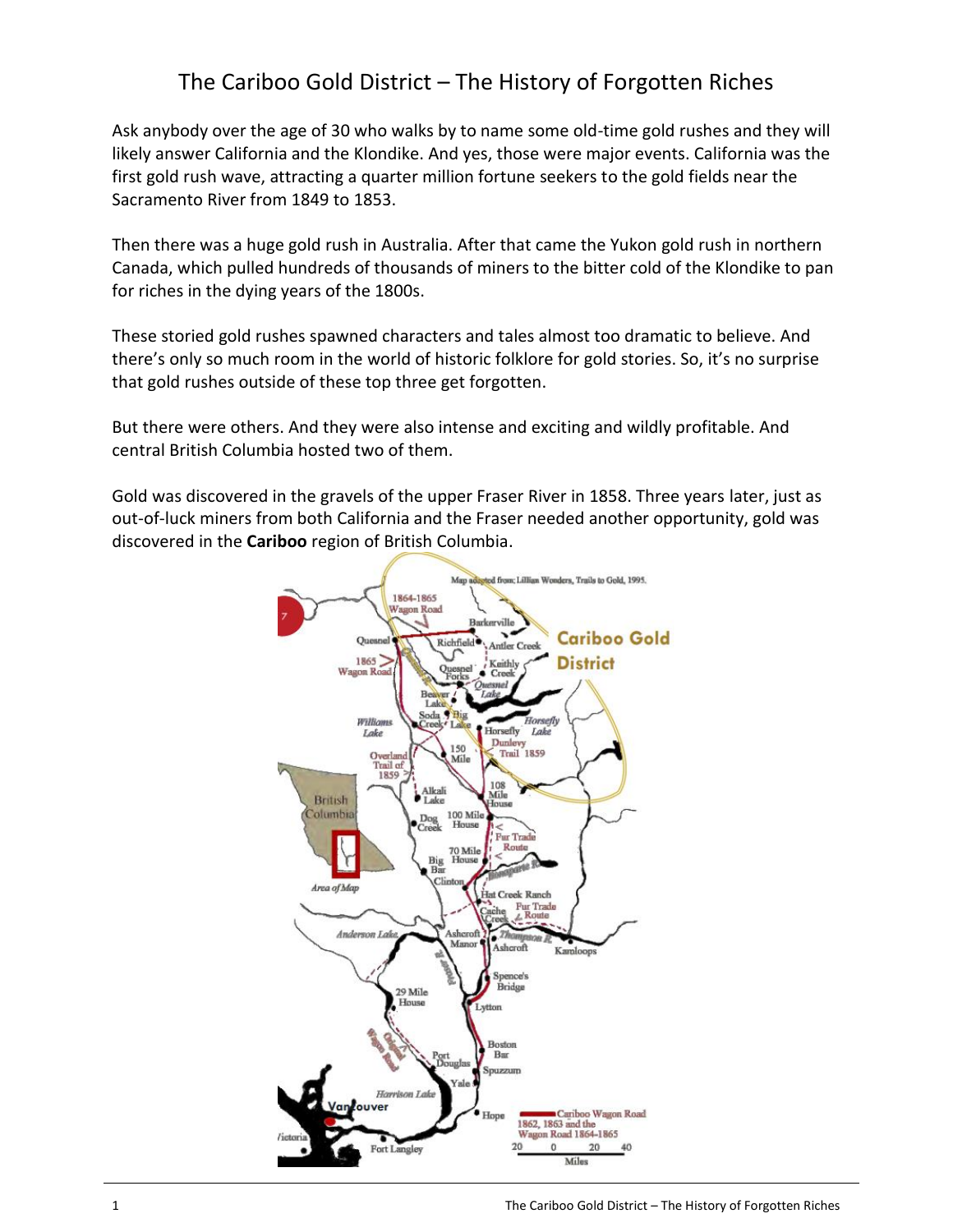The Cariboo gold rush offers all the same incredible stories of fame and fortune as these other famous gold rushes. Within a few years there was a saloon with dancing girls, in this case a troupe of Dutch and German girls called the Hurdy Gurdies. There were gun fights over claims. Some miners made hundreds of dollars a day; others made nothing.





But there was gold. A lot of gold. In 1861, it's estimated the Cariboo produced \$2.6 million worth of gold. 1862 was about the same. In 1863, miners pulled \$4 million worth of gold from the river gravels of the Cariboo. (Collectively, the riches totalled about ~\$340 million in today's dollars.)

By 1867, the gold rush was all but over. Most of the towns that had sprung up disappeared. The deposits around the town of Barkerville were so rich that mining continued for another 60 years, spitting out gold consistently enough that miners-built sluice boxes and hydraulic monitors to separate the golden flakes from old riverbeds.

These gold rushes tapped placer gold, which is pure flakes and nuggets of gold mixed with sand and gravel. But think about it: Placer gold has to come from somewhere. Geology doesn't put bits of gold in gravel. Geology brought the gold, to be sure, but as part of a hard rock setup: within an intrusion or deposited along fractures within a rock or interfaces between different rock types or precipitated out in a happy kind of host rock. Later, erosion pulled that hard rock apart, turning the rocks into sand and gravel and bringing the gold along for the ride.

This genesis raises the same two questions around every rich placer area, every gold rush destination: where did the gold come from? And is there *more???*

It's near impossible to answer the 'where' question definitively. For each gold rush, there are lots of ideas. The thing is – it doesn't really matter.

It's the 'more' question that matters. Why? An old adage captures the answer: the best place to look for a new gold discovery is in the shadow of a headframe. This it true because rich gold deposits rarely occur alone.

There must have been some very nice gold deposits in Yukon and California – and in the Cariboo – that got eroded to put all that gold in the riverbeds. But erosion may or may not have depleted the entire deposit of its vast riches. And the fact that one deposit got eroded down doesn't mean its mates did. Other deposits may have sat deeper under the surface, protected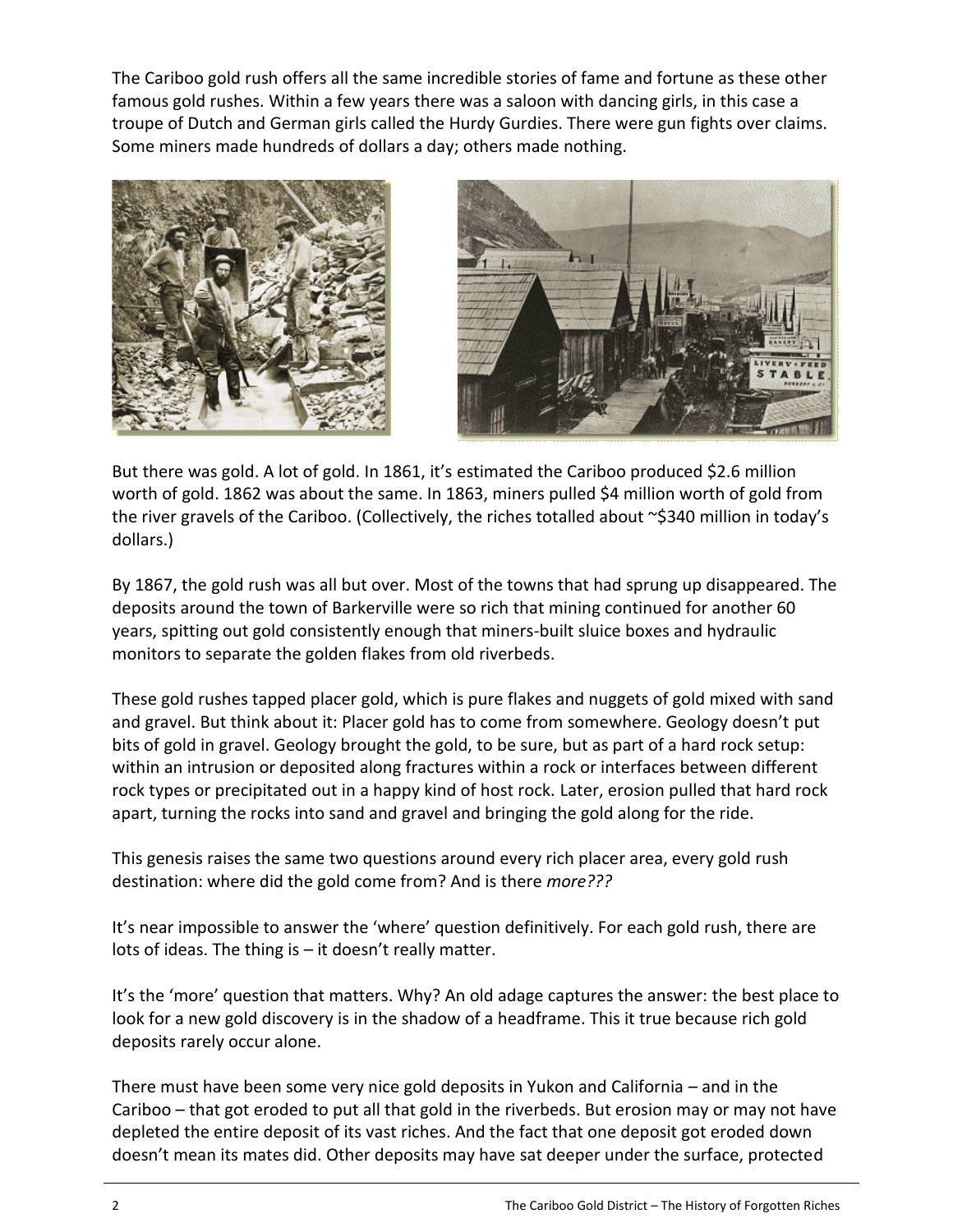from erosion. Or been just geologically different enough that they were preserved, and the deposit remains to be discovered through modern exploration techniques.

Bottom line: the hills around gold-rich placer streams are a very good place to hunt for hard rock gold.

But for a range of reasons, some have seen very little attention. The hills of the Cariboo are a prime example.

Sixty years of mechanized placer mining around Barkerville certainly enticed geologists to head into the hills. They found lots of gold-bearing quartz pyrite veins upstream of the Barkerville placer deposits, with most veins being too small and the gold too fine to be recovered with technology of the time.

By 1930, a group of prospectors had found a swarm of veins that was worth mining. By 1932, miners were tunnelling into Cow Mountain and by 1933, they poured the first brick of gold. In the early years, a fire destroyed the power plant and a labour dispute shut down the mine for months, but Cariboo Gold Quartz Mining company carried on. World War II certainly got in the way, leaving them very short on manpower, as did rising costs without a rising gold price in the 1950s. But the company still added two more mines to its stable: The Island Mountain gold mine, which was close by, and the French mines to the south.

By 1967, these mines were shut down, but two others had sprung up nearby: the Cariboo-Hudson mine and the Mosquito Creek mine. All four Cariboo gold mines were similar, involving multiple levels of adits chasing rich, wide veins. All toll, there was approximately 4 million ounces of gold mined in the Cariboo over its rich history. In today's gold price, this is approximately US\$7.1 billion worth of gold!

That might sound like a lot…but given the size of the Cariboo, the number of rich placer streams, and the truth-be-told small scale of these operations, the Cariboo had actually only seen very modest mining and exploration until recently.

In the last decade, Barkerville returned to the spotlight. A company called Barkerville Gold Mines assembled a district scale land package in the Cariboo covering the old Cow and Island Mountain mines and over time, they proved up enough gold and exploration potential on what became the Cariboo Gold project that Osisko Royalties took over Barkerville Gold Mines in 2019. Osisko subsequently spun the Cariboo Gold project out into a separate company called Osisko Development (TSXV: ODV).

Osisko Development is now a \$900-million market cap company that should have two mines in operation on the Cariboo project in the next few years, tapping a resource count that totals 7 million oz. gold grading roughly 4 g/t gold.

In other words: the Cariboo district went from "historically interesting" to "major new gold camp" in not much more than 10 years. It could do so much, so quickly because the deposits are very large, high grade, and astute investors saw the potential of this district to finance this exploration.